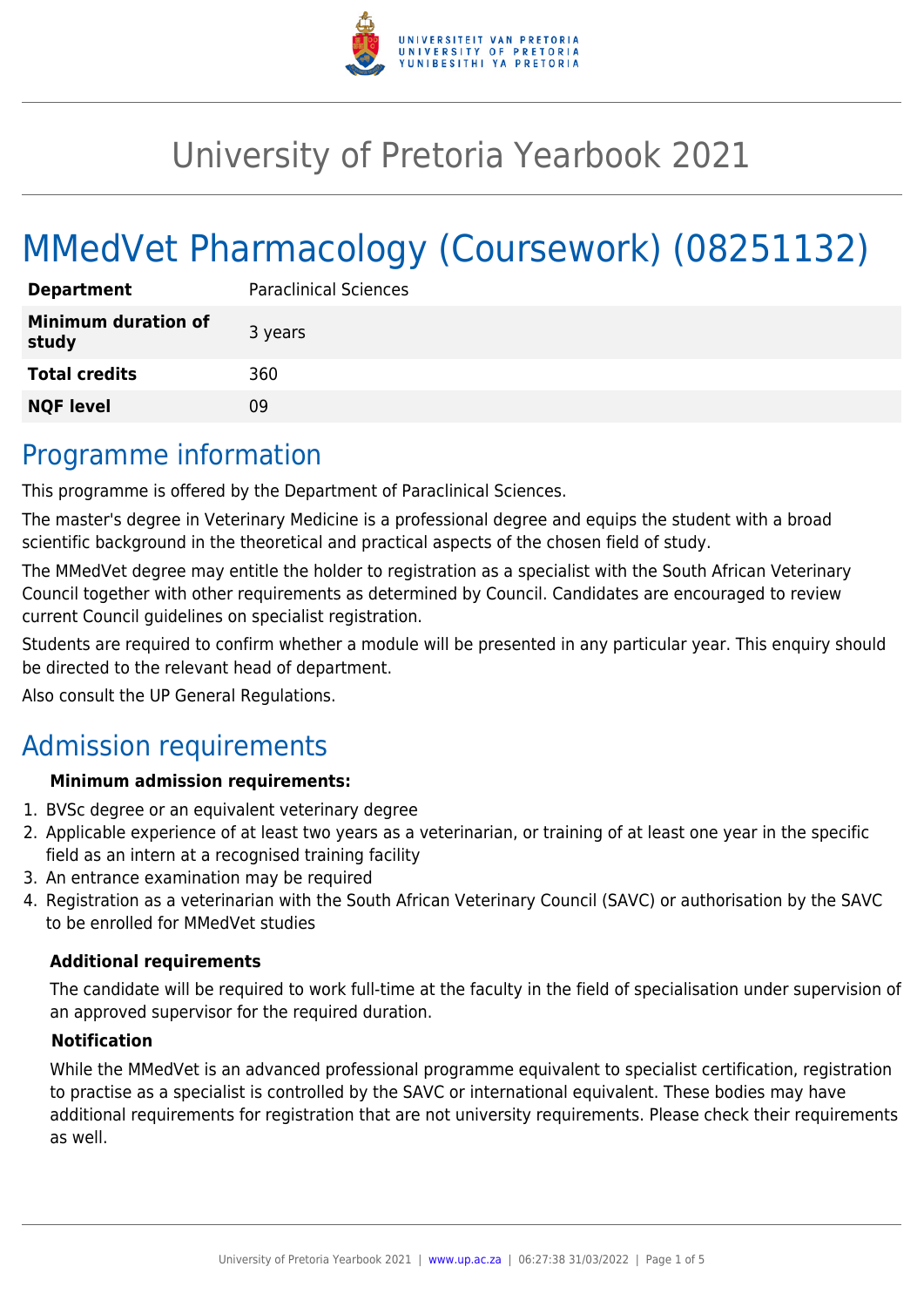

# Examinations and pass requirements

Also consult the applicable General Regulations.

#### **Conferment of the degree**

The MMedVet is conferred by virtue of completion of a minimum of 90 weeks of clinical training, examination in the specialist module, and a mini-dissertation

#### **Examinations**

The examination(s) in the specialist field of study may only be taken on completion of the minimum clinical training.

The nature and duration of the specialist module's examination(s), which will test fully the theoretical knowledge as well as the practical skills of the student, is determined by the head of department in which the chosen field of study is offered.

A minimum examination mark of 50% is required in each of the theoretical and practical and oral sections of the specialist module.

Students who intend applying for membership of a specialist college abroad later on, should bear in mind that many of these colleges require a minimum examination mark and a final mark of at least 60% for admission.

## Research information

#### **Mini-dissertation**

(Also consult the General Regulations)

A student must submit a mini-dissertation, which deals with the particular field of specialization.

A mini-dissertation is based on a research project or related research projects (which need not be original), planned and written down by the student within the theme of the chosen specialization. (Assistance with statistical processing, applied specialised procedures, etc. is allowed, but must be acknowledged.) The student may use appropriate research done previously, to add to the writing of the mini-dissertation. Earlier, related publications by the student may be bound with the mini-dissertation, but may not substitute the complete text of the mini-dissertation. Publications that are submitted, must be rounded off by means of an extensive introduction, materials, and information concerning methods and a discussion of the results. The minidissertation will be evaluated by two examiners, who may not necessarily attend the final examination. The average of the separate marks awarded by the two examiners, constitutes the final mark for the minidissertation. The minimum pass mark is 50%. A student who has failed may be permitted by the Dean, on the recommendation of the relevant head of department, to submit an amended mini-dissertation for final adjudication.

### Pass with distinction

In order to obtain the degree with distinction, a minimum final mark of 75% is required for the field of specialisation and the mini-dissertation.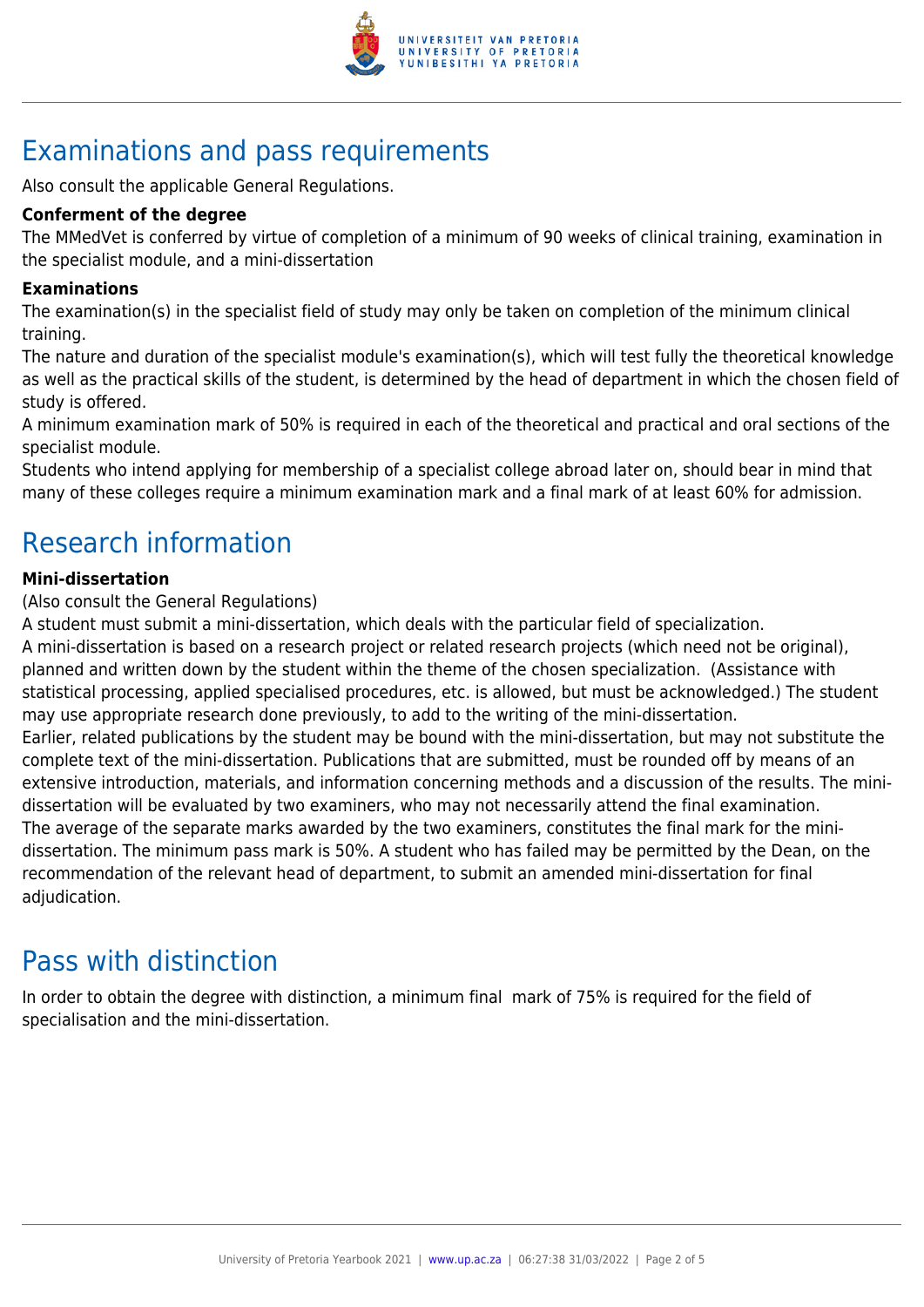

## Curriculum: Year 1

#### **Minimum credits: 360**

#### **Core modules**

[Pharmacology 800](https://www.up.ac.za/mechanical-and-aeronautical-engineering/yearbooks/2021/modules/view/FAK 800) (FAK 800) - Credits: 270.00 [Mini-dissertation: Pharmacology 895](https://www.up.ac.za/mechanical-and-aeronautical-engineering/yearbooks/2021/modules/view/FAK 895) (FAK 895) - Credits: 90.00 [Research methodology 813](https://www.up.ac.za/mechanical-and-aeronautical-engineering/yearbooks/2021/modules/view/VRM 813) (VRM 813) - Credits: 0.00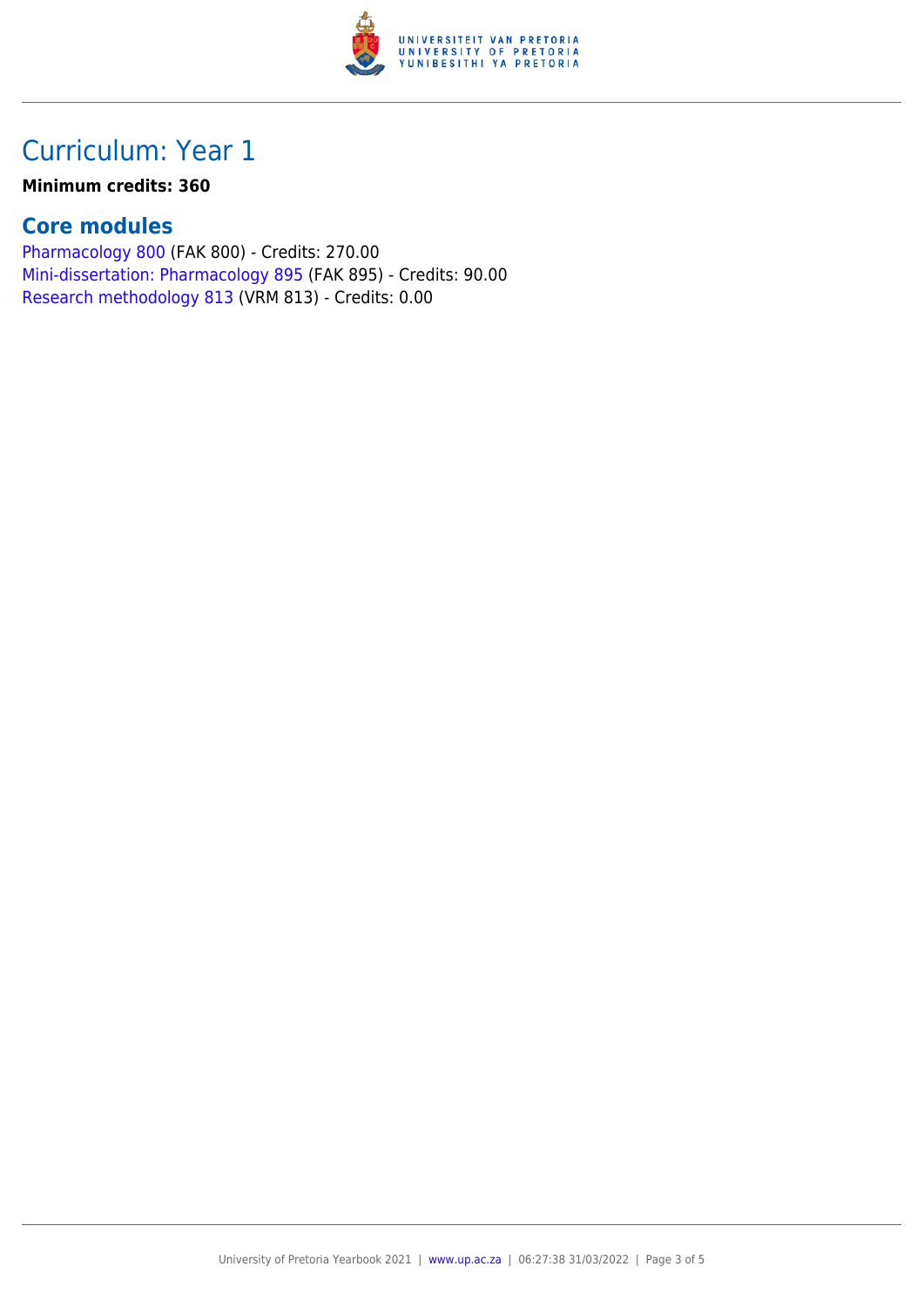

## Curriculum: Year 2

**Minimum credits: 360**

### **Core modules**

[Pharmacology 800](https://www.up.ac.za/mechanical-and-aeronautical-engineering/yearbooks/2021/modules/view/FAK 800) (FAK 800) - Credits: 270.00 [Mini-dissertation: Pharmacology 895](https://www.up.ac.za/mechanical-and-aeronautical-engineering/yearbooks/2021/modules/view/FAK 895) (FAK 895) - Credits: 90.00